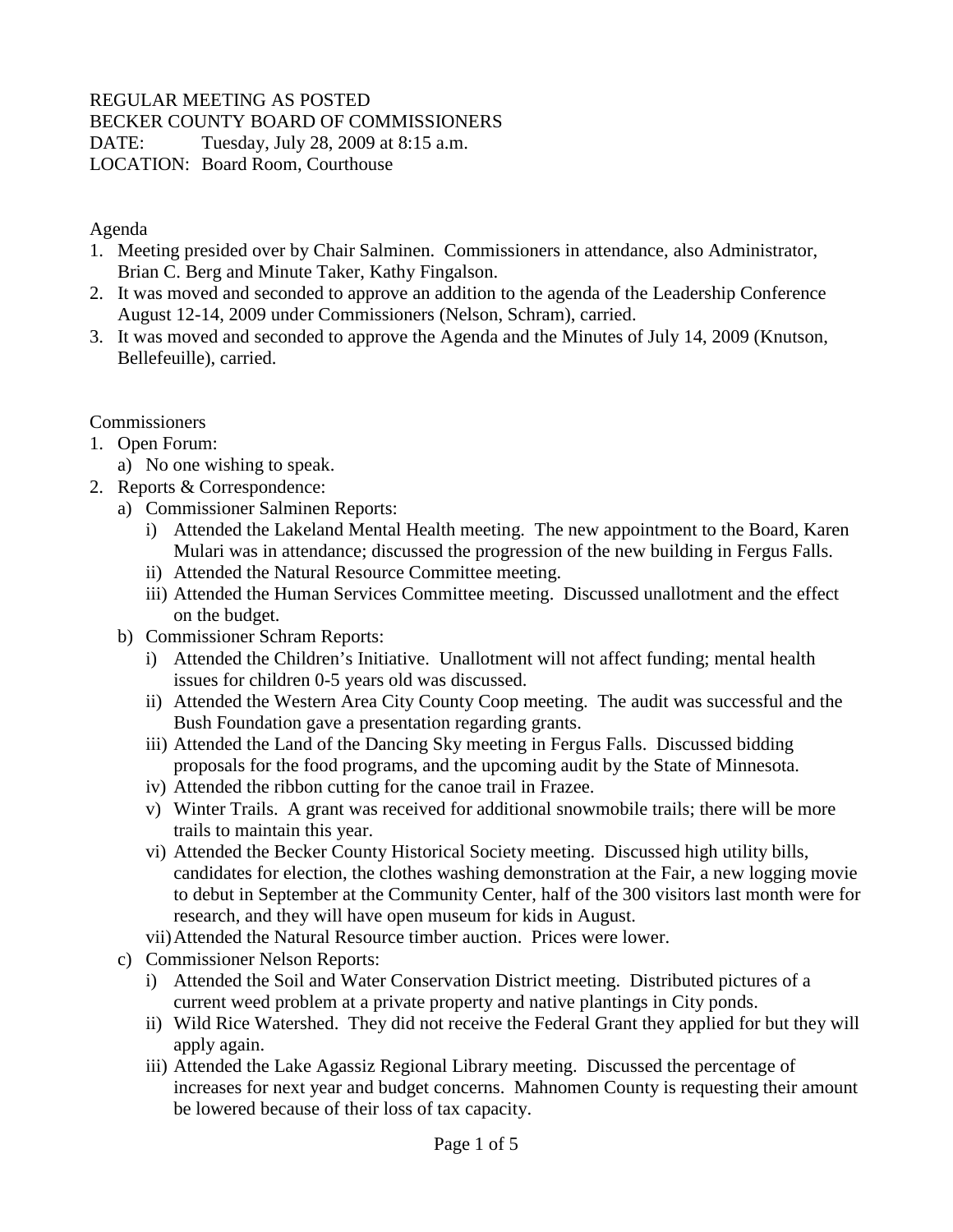- iv) Attended the Pelican Watershed tour of the Floyd Lake area. Discussed the sediment and phosphorus going into the streams. It was suggested that they apply for funding through the Natural Resource Conservation Service.
- d) Commissioner Knutson Reports:
	- i) Attended the Natural Resource Committee meeting. Discussed issues with grooming the snowmobile trails, loosing a groomer in the Cormorant area, the need to maintain the trails we already have, and the possibility of privatizing the trail grooming in the future.
	- ii) Attended the Highway Committee meeting. Discussed the budget concerns and the final payoff on construction projects.
- e) Commissioner Bellefeuille Reports:
	- i) Attended the Tribal Issues Conference in Walker. Fourteen counties were present. Discussed children placement concerns with counties, tax collected from casinos in counties, and October will be another summit to discuss further issues brought up at this meeting.
	- ii) Attended the West Central Juvenile Detention Center meeting. Becker County needs to approve two Resolutions that will be brought to the next Board meeting; the bylaws will be changed to reflect a 66% vote needed by the committee rather than 100% and the prepurchase of beds agreed upon for Becker County of 3.5 beds payable monthly. This year's budget deficit will be Clay County's responsibility.
- 3. Appointments
	- a) It was moved and seconded to reappoint John E. Hanson as the Buffalo-Red River Watershed District Manager (Nelson, Schram), carried
- 4. It was moved and seconded to approve attendance at the Association of Minnesota Counties Leadership Conference in Grand Rapids on August 12-14, 2009 (Bellefeuille, Nelson), carried.

## Auditor-Treasurer

1. There were no licenses or permits.

## Finance Committee Minutes

- 1. It was moved and seconded to approve the Claims with the addition of two over 90 day claims; Network Center Communications for \$53.25 due to invoice error by the company; and Goodin Company for \$.85 due to invoice error (Knutson, Bellefeuille), carried.
- 2. It was recommended by the Finance Committee to approve the Natural Resource Management requests for survey work quotes for the Maves property in Frazee, the temporary timber sale extension policy change and the increase to the annual fee for recreational cabin lease fees.
- 3. It was recommended by the Finance Committee to approve the Highway requests for final acceptance for road projects on Resolution 07-09-2B and acceptance of Bridge Bond Grants on Resolutions 07-09-2C and 07-09-2D.
- 4. It was moved and seconded to approve the Maintenance request for the purchase and installation of an updated R-507 condensing unit for the Jail Kitchen walk in freezer from Tweeton Refrigeration in the amount of \$1,969 plus tax (Bellefeuille, Schram), carried.
- 5. Discussion was held on the West Central Juvenile Detention Center and the commitment from Becker County to the plan for 3.5 beds for 2010 for a total of \$255,000 to be paid monthly. This is to start September 1, 2009.

Assessor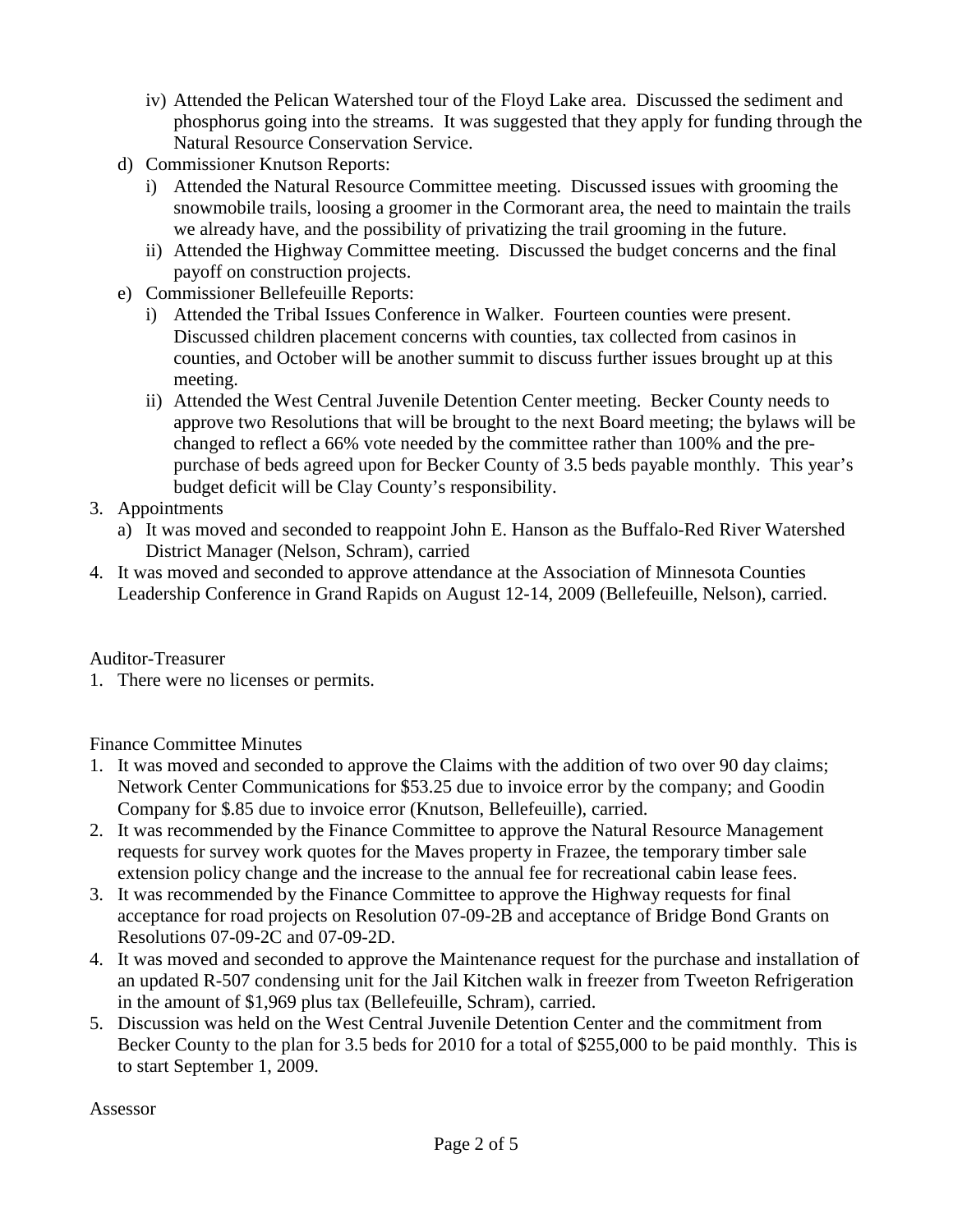1 . It was moved and seconded to approve abatements PIN 28.8116.000, Shell Lake Township for \$124 and PIN 29.8025.000, Silver Leaf Township for \$54 (Knutson, Bellefeuille), carried.

Red River Basin Commission

- 1 . Janeen Stenso, Red River Basin Commission (RRBC) Outreach Coordinator, gave an update on RRBC activities.
- 2 . Brad Wentz, Highway Engineer was appointed the contact point for Becker County for gathering information for the long term flood solutions in the Red River Basin.
- 3 . It was moved and seconded to approve Resolution 07-09-2F supporting the Red River Basin Natural Resource Framework Plan in principle as a guideline for moving forward with a shared vision for the future (Nelson, Schram), carried.

Human Services

- 1. Transit Resolution 07-09-2A and one Transit claim over 90 days was added to the agenda.
- 2. It was moved and seconded to approve the Human Services Purchase of Service Agreement Home and Community Based Services (CK Home Health Care, Inc., Nutrition Services, Inc., Tender Hearts Home Care and White Earth Home Care) (Bellefeuille, Schram), carried.
- 3. It was moved and seconded to approve the Human Services Purchase of Service Agreement Community Support Services (School District #22, Stellher Human Services, and Becker County Human Services; and School District #22, Lakeland Mental Health Services, and Becker County Human Services) (Schram, Bellefeuille), carried.
- 4. It was moved and seconded to accept the Financial Assistance Reports (Bellefeuille, Schram), carried.
- 5. It was moved and seconded to accept the Adult Services Report (Schram, Knutson), carried.
- 6. It was moved and seconded to accept the Child and Family Services Report (Bellefeuille, Knutson), carried.
- 7. It was moved and seconded to approve the Human Services Claims (Knutson, Schram), carried.
- 8. It was moved and seconded to accept the Community Health Report (Bellefeuille, Knutson), carried.
- 9. It was moved and seconded to approve the Community Health Claims (Bellefeuille, Schram), carried.
- 10. It was moved and seconded to approve the Transit Resolution 07-09-2A to execute an Agreement with the State of Minnesota to provide public transportation service in Becker County and to provide a local share of 15% of the total operating cost and 20% of the total capital costs (Bellefeuille, Schram), carried.
- 11. It was moved and seconded to approve the Transit Claims including the over 90 day claim for Matt Casey for \$434.68 (Knutson, Bellefeuille), carried.

Planning and Zoning

1. Planning Commission Recommendations, July 21, 2009: First Order of Business: Danny Olson. It was moved and seconded to concur with Planning and Zoning to approve the certificate of survey for a 3.1 acre tract to be subdivided from 36.55 acres located on Upper Cormorant Lake across the road from Rossman Acres in Cormorant Township based on the fact that it meets the criteria of the Zoning Ordinance (Bellefeuille, Knutson), carried.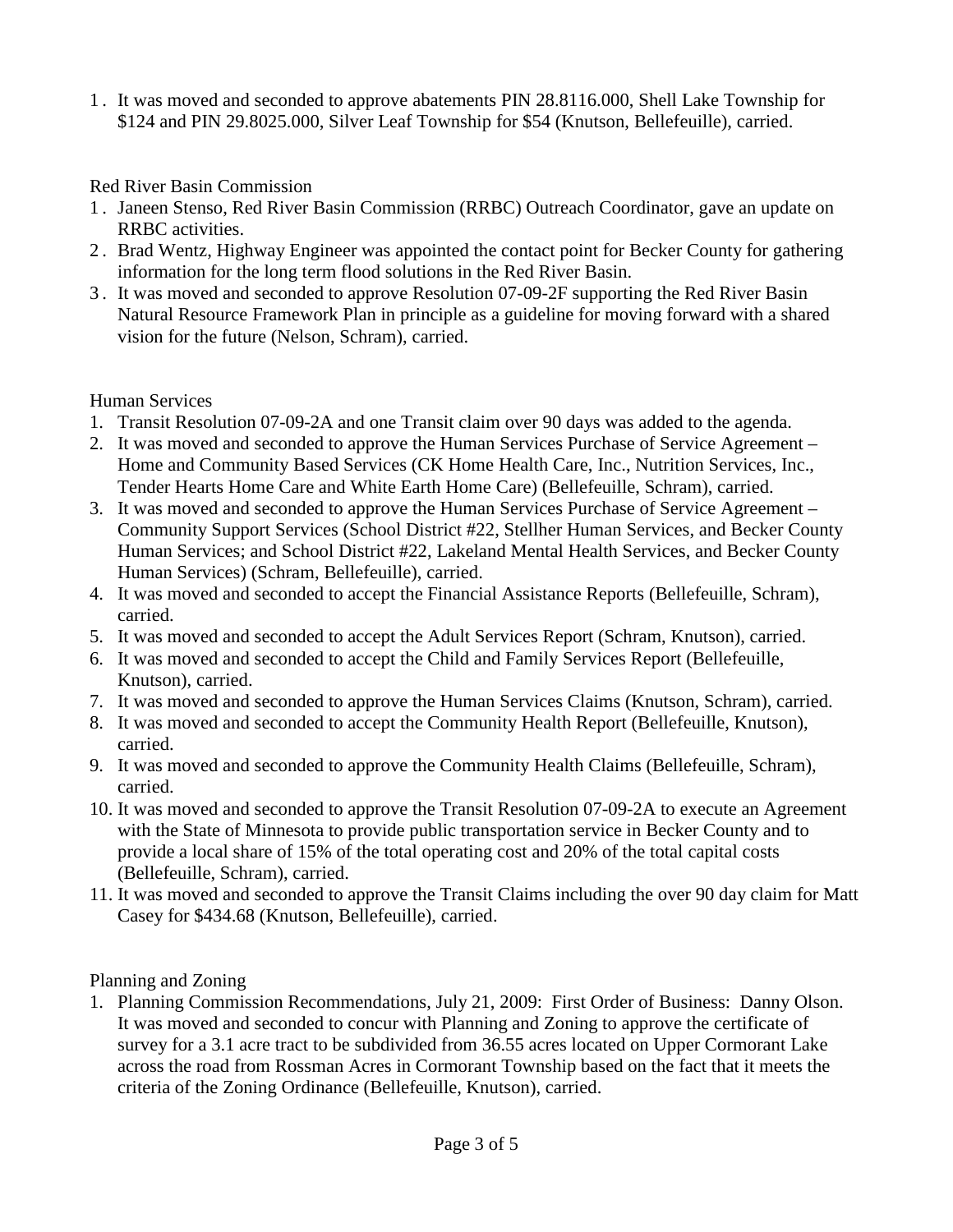- 2. Second Order of Business: Becky Hastad. It was moved and seconded to concur with Planning and Zoning to approve the preliminary plat consisting of six (6) lots and a change of zone from agricultural to residential for the platted area located adjacent to the plat known as Wabaunaquat in Maple Grove Township based on the fact that it meets the criteria of the Zoning Ordinance (Schram, Nelson), carried.
- 3. Third Order of Business: Lee Carlson. It was moved and seconded to concur with Planning and Zoning to approve the certificate of survey for three lots and the change of zone from agricultural to residential for the two smaller lots (Tract B and Tract C) for the property located at slightly north of the intersection of State Hwy 34 and SW Height of Land Drive in Height of Land Township based on the fact that it meets the criteria of the Zoning Ordinance (Knutson, Bellefeuille), carried.
- 4. Fourth Order of Business: Tim and Linda Bauer. It was moved and seconded to concur with Planning and Zoning to approve the change of zone from agricultural to residential and approve the certificate of survey for two tracts of land for the property located on Eagle Lake at 10942 Eagle Lake Road in Burlington Township based on the fact that it meets the criteria of the Zoning Ordinance (Nelson, Knutson), carried.
- 5. Fifth Order of Business: Informational Meeting. The next Informational Meeting is scheduled for August 13, 2009 at 8:00 am in the 3rd Floor Meeting Room of the Main Courthouse.
- 6. It was moved and seconded to approve Resolution 07-09-2E implementing a six month moratorium on the expansion or replacement of existing licensed resorts in the Shoreland Districts (1000 feet from the OHW of any lake or 300 feet from any stream), effective immediately and applicable to all existing applications not yet finally acted upon or fully disposed of by the Becker County Planning and Zoning Department with the understanding that the moratorium may be lifted sooner than six months if the deliberations are completed and the Commissioners are satisfied with any changes in the ordinances will correct the situation (Schram, Nelson), carried.
- 7. Planning and Zoning will notify by letter those resorts affected by Resolution 07-09-2E.

Natural Resource Management

- 1 . It was moved and seconded to approve the survey work quote to split a parcel of tax-forfeited land in unplatted Frazee City from Advanced Surveying & Consulting, LLC in the amount of \$890 (Schram, Bellefeuille), carried.
- 2 . It was moved and seconded to approve the temporary change in the timber sale extension policy that upon written application, all timber sales that are due to expire on or before December 31, 2009 and where the predominant species is aspen, be eligible for a one-year extension expiring January 1, 2010. The sale extension fee of ten percent of the uncut balance shall be waived and payment of the sale balance shall be deferred a maximum of one year or until the sale is activated whichever occurs first. (Nelson, Bellefeuille), carried.
- 3 . It was moved and seconded to approve increasing the annual recreational cabin lease fee due for renewal on January 1, 2010 from \$155 to \$500 and the \$10 site restoration fee will no longer be collected (Schram, Nelson), carried.
- 4 . A recap of the Timber Auction held Friday, July 24, 2009 was given.

Highway

1 . It was moved and seconded to approve the removal of the Bridge Bond Grants, Resolutions 07-09- 2C and 07-09-2D (Nelson, Schram), carried.